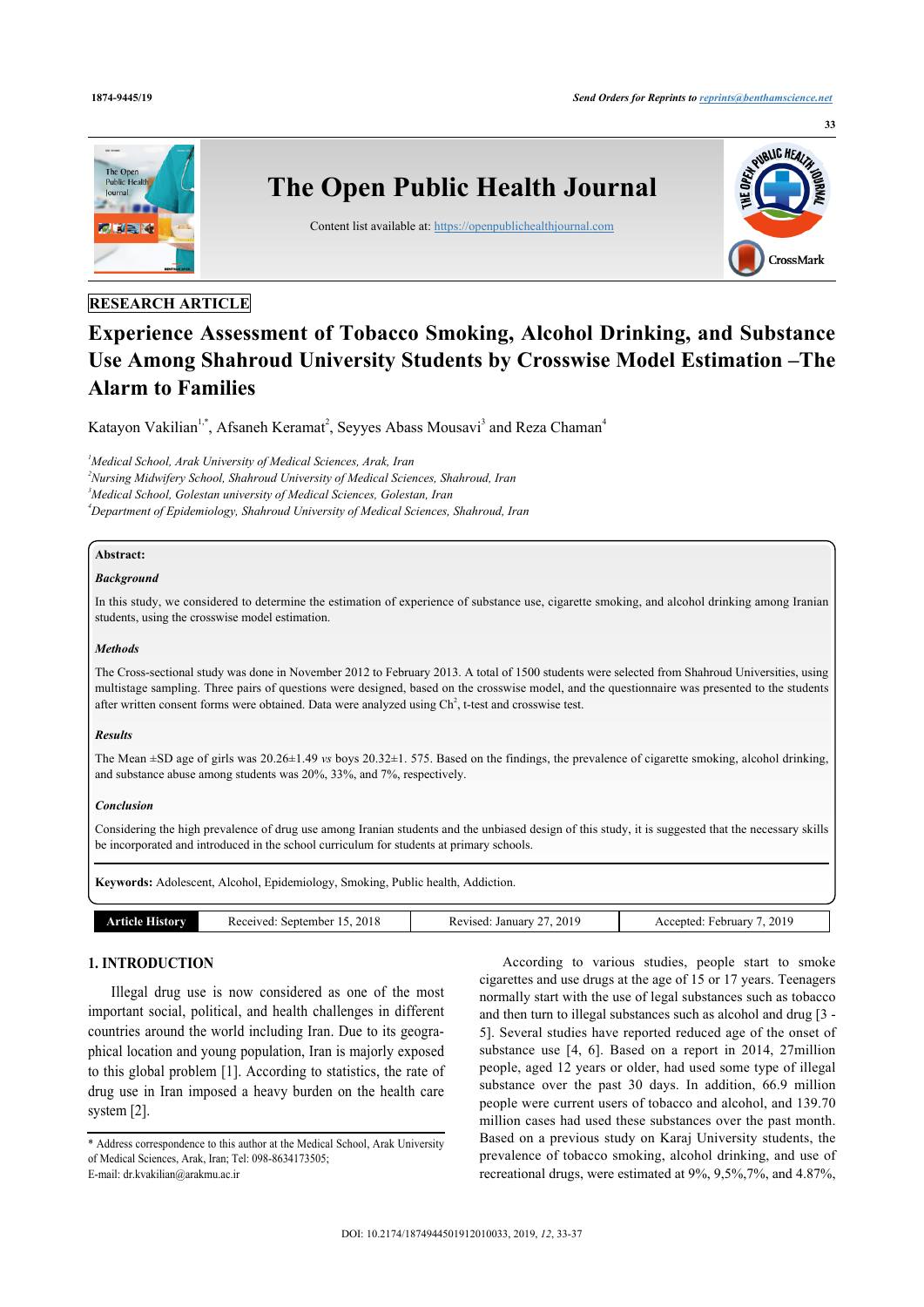respectively [[4](#page-3-4)]. On the other hand, in Isfahan, the prevalence of ecstasy use was reported to be 2.2%, while the prevalence of tobacco smoking was 8.1% [[6\]](#page-3-5). All the discussed studies have evaluated the prevalence of substance use, Alcohol consumption and tobacco smoking, using direct questions [\[1,](#page-3-0) [2](#page-3-1), [4\]](#page-3-4). All the discussed studies have evaluated the prevalence of drug use, smoking, and alcohol using direct questions. When encountering sensitive questions in direct, people may avoid giving an honest answer for reasons such as fear, mistrust, and guilt. Consequently, the reliability of the findings is compromised due to regular deviation from the actual state. In this method, two questions, *i.e*., one sensitive and one insensitive question (independent of the sensitive question), are presented to the respondent. This method is easier for the respondent to comprehend, and is more convenient to implement; also, the negative response bias seems to be less frequent [[7](#page-3-6)]. With this background in mind, in this study, we aimed to investigate the prevalence of experience of tobacco smoking, alcohol drinking, and substance use among Iranian students by the crosswise model analysis.

#### **2. METHODS**

This was a cross sectional study conducted in November 2012 to February 2013. After acceptance of the ethical committee (code 890/08) of Shahroud University of Medical Sciences, a total of 1500 samples were selected through multistage sampling. The sample size was considered as 50% of the rate of prevalence and given that the use of cluster sampling was on the agenda, the design effect  $= 2$  with a response rate  $=$ 80% and considering an error type I of 0.05, 1000 persons were enrolled. But as it considered sensitive questions including drug abuse and alcohol to be used by a crosswise method, 50% was added to the sample size and finally, 1500 students were enrolled in the study. Students were selected from all Shahroud Universities (6 universities). Because the number of university students varied from 400 to 9,000; consequently, more clusters were selected from universities with more students. Each classroom corresponded to one cluster. All of the 6 universities were included in the sampling.

After obtaining written permission from the universities and informing the authorities, classes held on the day of the researcher's visit were randomly selected through drawing lots. After selecting the classes, the aim of the study was explained to the university instructor and the coordination requirements were met.

The last 15 min of the class was devoted to completing the questionnaires. After entering the classroom, the researcher introduced herself to the students. After describing the study objectives and its significance, the students were asked to voluntarily participate in the study. The students were also assured about the confidentiality of the data. For estimation of high-risk behaviors, we considered the crosswise model. This method does not require a random device, is easier for the respondent to comprehend, and is more convenient to implement In the present study, the crosswise model consisted of pairs question for every sensitive question, including one sensitive and one insensitive. Also, every pairs question had 2 choices "A" and "B". The respondent was asked to select the

option 'A' if the answer to both questions was 'Yes' or 'No'; otherwise, he/she was asked to select option 'B'. This method does not require a random device, is easier for the respondent to comprehend, and is more convenient to implement. In the present study, the crosswise model consisted of question pairs, including one sensitive and one insensitive question (independent of one another). The pair question is given in Table **[1](#page-2-0)**. These questions were also used by Shamcipour *et al.* [[8](#page-3-7)] and Vakilian *et al.* [[9](#page-3-8), [10\]](#page-3-9). The prevalence of the insensitive questions was estimated at 24% in population in other studies [[8](#page-3-7) - [10\]](#page-3-9). Also, in this study, the prevalence of the second nonsensitive question(names of girls as Fatemeh, Zehra, Maryam) was estimated to be 24% according to the list of people in the Civil Status Registration. For the organization with the name Ali or Mohammad or a combination of both, the estimation of the prevalence of tobacco smoking, alcohol drinking, and substance use was obtained by Eq  $(1)$ :

 $\lambda$  = the proportion of those who chose A

 $\pi$  = the proportion of those who had sexual abuse.

 $p =$  the probability of positive response to insensitive item  $p = 0.24$ .

$$
\lambda = p\pi + (1-p) (1-\pi) \tag{1}
$$

An orthogonal estimate is obtained through Eq. (2)

$$
\pi = \frac{\lambda + P - 1}{2P - 1} \tag{2}
$$

The variance of  $\pi$  is calculated as follows in Eq. (3). It should be noted that the second part of the equation is due to the insensitive item.

$$
Var(\pi) = \left[\frac{\pi(1-\pi)}{n}\right] + \left[\frac{p(1-p)}{n(2p-1)^2}\right]
$$
 (3)

The collected data were analyzed with descriptive (Mean, Percent) and inferential tests, (independent t-test,  $\chi$ chi<sup>2</sup>, and Crosswise test) using SPSS 18 and STATA softwares.

### **3. RESULTS**

Mean $\pm$  SD age of girls was 20.26  $\pm$  1.49 vs boys 20.32  $\pm$ 1.575, with 919(62.1%) being females and 539(36.1%) males. The other demographic characteristics of the participants are presented in Table **[2](#page-2-1)**. Crosswise test showed that 20% college youth had experienced tobacco smoking. Also, 33% and 7% had experienced alcohol and substance use respectively. Difference between females and males is given in Table**3**.

#### **4. DISCUSSION**

The prevalence of alcohol consumption has been reported to be higher than tobacco smoking. According to the results of the present study, 27% of girls and 39% of boys had a previous experience of alcohol use during their lives. Today, the prevalence of tobacco smoking and alcohol drinking is on the rise in Iran. Although the use of alcohol is illegal in our country due to Islamic restrictions [\[4,](#page-3-4) [6\]](#page-3-5), its consumption has increased among young Iranians [[6](#page-3-5)]. In previous research, the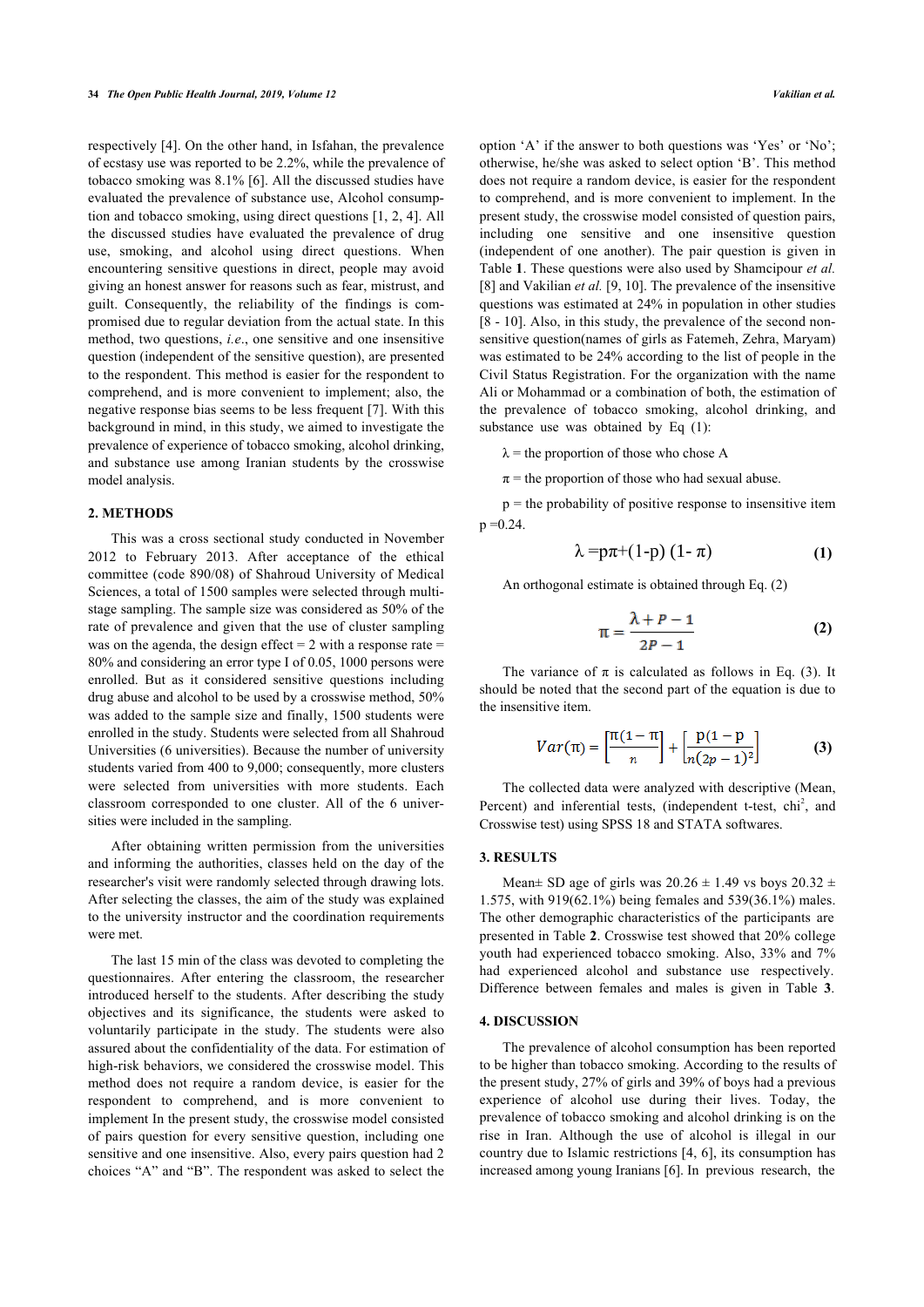<span id="page-2-0"></span>

| Table 1. Items in the crosswise model questionnaire. |  |  |
|------------------------------------------------------|--|--|
|------------------------------------------------------|--|--|

| <b>Items Ouestion Pairs</b>                                                                                                                                       | <b>Answers</b>                                                                   |
|-------------------------------------------------------------------------------------------------------------------------------------------------------------------|----------------------------------------------------------------------------------|
| - Please recall the cell phone number of one of your friends or acquaintances. Is the<br>last digit, $1,2$ or $3$ ?                                               | A- if the answer to two sensitive and insensitive<br>questions was "yes "or" No" |
| - Have you ever used drugs?                                                                                                                                       | B- "yes" to one of them and "no" to another one                                  |
| - Please think about one of your female friends or acquaintances. Is her name Fateme,<br>Zahra, or Maryam (either singularly or in combination with other names)? | A- if the answer to two sensitive and insensitive<br>questions was "yes" or" No" |
| - Have you ever drunk alcohol?"                                                                                                                                   | B- "yes" to one of them and "no" to another one                                  |
| - Please recall the number of your father's (or one of your acquaintances') house. Is<br>the right digit 2, 4, or $6$ ?                                           | A- if the answer to two sensitive and insensitive<br>questions was "yes" or" No" |
| - Have you ever smoked cigarettes?                                                                                                                                | B- "yes" to one of them and "no" to another one                                  |

#### <span id="page-2-1"></span>**Table 2. Demographic characteristics of the students at Shahroud universities divided**

| Group<br><b>Variables</b>             |              |           | Male<br>N(%        | *P-value |  |
|---------------------------------------|--------------|-----------|--------------------|----------|--|
| Marital status                        | Married      | 138(15.2) | 29(5.5)            | 0.001    |  |
|                                       | Single       | 771(84.8) | 498(94.5)          |          |  |
|                                       | Employed     | 835(93.7) | 481(92.5)          | 0.380    |  |
| Father's occupation                   | Unemployed   | 84(6.3)   | 58(7.5)            |          |  |
| Mother's occupation                   | Housewife    | 760(83.1) | 0.884<br>443(83.4) |          |  |
|                                       | With partner | 60(6.7)   | 9(1.8)             | 0.001    |  |
| Household status                      | With family  | 336(37.3) | 330(64.6)          |          |  |
|                                       | First        | 273(29.8) | 195(37)            | 0.015    |  |
| Birth order in the family             | Middle       | 312(34.3) | 161(30.2)          |          |  |
|                                       | Last         | 329(35.9) | 178(33.8)          |          |  |
| Place of residence                    | City         | 816(91.7) | 462(91.3)          | 0.842    |  |
|                                       | Village      | 74(8.3)   | 44(8.7)            |          |  |
| Life skill training                   | Yes          | 326(35.5) | 199(37.2)          | 0.007    |  |
|                                       | Never        | 62(6.8)   | 37(7.0)            | 0.001    |  |
| Participation in religious ceremonies | Hardly ever  | 257(28.2) | 122(22.9)          |          |  |
| over the past 12 months               | Sometimes    | 407(44.7) | 212(39.8)          |          |  |
|                                       | Often        | 185(20.3) | 161(30.3)          |          |  |

<span id="page-2-2"></span>**Table 3. The prevalence of experience of high-risk behaviors among female and male students in Shahroud universities (×100).**

| Variable | <b>Tobacco Smoking</b> |                               | <b>Alcohol Drinking</b> |                               | Drug Use |                               |
|----------|------------------------|-------------------------------|-------------------------|-------------------------------|----------|-------------------------------|
| Group    | (n)                    | Confidence<br><b>Interval</b> | (n)                     | Confidence<br><b>Interval</b> | (n)      | Confidence<br><b>Interval</b> |
| Female   | 14                     | $6 - 22$                      | 37                      | $31 - 43$                     |          | $(-5, 10)$                    |
| Male     | 32                     | $21 - 43$                     | 39                      | $31 - 48$                     | 19       | (7,31)                        |
| Total    | 20                     | 14-27                         | 33                      | $33 - 43$                     |          | (0.7, 13)                     |
| *P-value |                        | 0.04<br>0.04<br>0.03          |                         |                               |          |                               |

prevalence of alcohol use was estimated at 7% [\[11\]](#page-3-10), while in the present study, the prevalence was reported to be 33% (without bias); therefore, the increased rate of alcohol consumption was confirmed in our study.

In addition, in another study, the highest frequency of alcohol abuse was reported among school students, as well as those aged 20-22 years [[12](#page-3-11)]. Several studies have shown that alcohol consumption is more prevalent in large cities than in

small towns. Previous reports have presented prevalence rates of 15.5%, 11 %, Tehran, Kerman, respectively. Also, in these studies, the prevalence was lower among women than men [[6](#page-3-5), [13\]](#page-4-0).

Alcohol consumption has negative consequences for girls, such as increased testosterone level, which leads to menstrual disturbances and infertility[[14\]](#page-4-1). In men, an average rate of consumption increases the testosterone level, although it does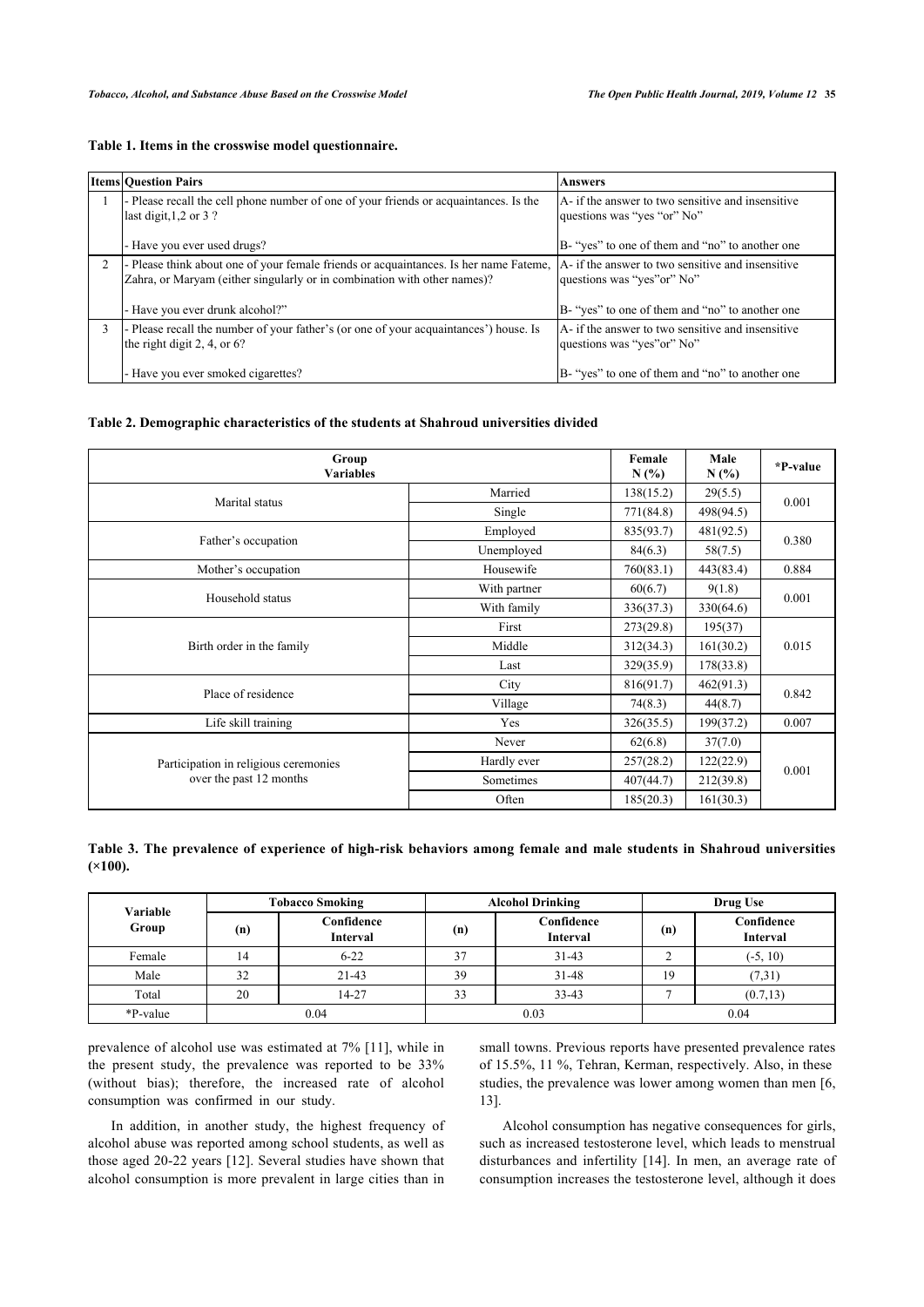not change sperm quality. Nevertheless, based on a previous study, using 20 units of alcohol per week could affect sperm quality [[15\]](#page-4-2). In fact, one of the reasons for increased infertility in Iran might be alcohol abuse during adolescence, which calls for further research in this area.

In the present study, 14% of female and 22%of male students had a prior history of tobacco smoking. In studies conducted in 43 countries, the prevalence of tobacco smoking varied from 1% to 39.6%. According to the literature, the prevalence of smoking varies in different communities, depending on the cultural, social, and economic factors [[16\]](#page-4-3). Also, the consumption rate seems to vary in different cities of Iran, with rates ranging from 2.3% in Zahedan to 39.6% in Tehran [\[17](#page-4-4)].

Investigations show that drug addiction starts with smoking cigarettes [\[18](#page-4-0)]. Smoking can threaten the reproductive health of girls and increase the risk of cervical and ovarian cancer in middle age[[19](#page-4-5)]. Therefore, considering the high prevalence of smoking in Iranian girls, if proper planning is not established to prevent smoking among girls, chronic diseases and reduced fertility can be expected in the future.

<span id="page-3-2"></span><span id="page-3-1"></span><span id="page-3-0"></span>In this study, the prevalence of drug use was reported to be 19%in boys and 2% in girls. Nahvizadeh *et al.* conducted a review study in which they showed that a study conducted in Kerman, Iran in 2006, the prevalence of drug abuse was reported to be 26.5%and 11.5% among boys and girls, respectively. Also, in Zanjan, Iran 2010, the prevalence rate was reported to be 11.2% among high school students. In this study, opium and cannabis were the most frequently used illegal substances [[20\]](#page-4-6). In all the of the mentioned studies in Iran, lower rates of drug abuse were reported among young girls in comparison with boys [[6](#page-3-5), [17](#page-4-4)]; the same finding was reported in the present study. However, despite the lower rates of drug abuse among girls, the risks can be major for their health [[18](#page-4-0)]. Previous studies show that alcohol and drugs can increase high-risk sexual behaviors among the youth [\[19](#page-4-5)] and lead to an increased prevalence of HIV infection in countries [[21\]](#page-4-7).

#### <span id="page-3-5"></span><span id="page-3-4"></span><span id="page-3-3"></span>**CONCLUSION**

<span id="page-3-6"></span>Considering the high prevalence of substance use, alcohol consumption and tobacco smoking among Iranian students and the unbiased design of this study, necessary skills should be incorporated in the school curriculum for adolescents at primary schools.

<span id="page-3-8"></span><span id="page-3-7"></span>Limitations and suggestions: Using the indirect method for data gathering (crosswise model) was a strong point. Also, this method is a limitation too. Because we could not evaluate the relationship between demographic characteristics of students to using substance, alcohol use and smoking. Researchers recommend using crosswise model for sensitive subjects such as violence and sexual abuse.

### <span id="page-3-10"></span><span id="page-3-9"></span>**ETHICS APPROVAL AND CONSENT TO PARTICI-PATE**

<span id="page-3-11"></span>The study was approved by the Ethical committee (cod 890/08) of Shahroud University of Medical Sciences.

#### **HUMAN AND ANIMAL RIGHTS**

No animals were used in this research. All human research procedures followed were in accordance with the ethical standards of the committee responsible for human experimentation (institutional and national), and with the Helsinki Declaration of 1975, as revised in 2013.

#### **CONSENT FOR PUBLICATION**

Written informed consent was obtained from all the participants.

#### **CONFLICT INTEREST**

The authors declare that there is no conflict of interest, financial or otherwise.

#### **ACKNOWLEDGEMENTS**

This is a part of Ph.D. thesis was done by Katayon Vakilian in Shahroud University of Medical Sciences under the ethics code 890/08. The authors would like to thank all students participating in this research.

#### **REFERENCES**

- [1] Jamshidi F, Nazari I, Malayeri HT, Rahimi Z, Cheraghi M. Pattern of drug abuse in addicts self-referred drug rehabilitation centers in Khuzestan province-Iran, 2014-2015. Arch Med Sadowej Kryminol 2016; 66(1): 1-12.
- [2] Moazen B, Shokoohi M, Noori A, *et al.* Burden of drug and alcohol use disorders in Iran: Findings from the Global Burden of Disease Study 2010. Arch Iran Med 2015; 18(8): 480-5. [PMID: [26265515\]](http://www.ncbi.nlm.nih.gov/pubmed/26265515)
- [3] Heydari ST, Izedi S, Sarikhani Y, *et al.* The prevalence of substance use and associated risk factors among university students in the city of Jahrom, Southern Iran. Int J High Risk Behav Addict 2015; 4(2): e22381.

[\[http://dx.doi.org/10.5812/ijhrba.4\(2\)2015.22381](http://dx.doi.org/10.5812/ijhrba.4(2)2015.22381)] [PMID: [26097836](http://www.ncbi.nlm.nih.gov/pubmed/26097836)]

- [4] Kabir K, Mohammadpoorasl A, Esmaeelpour R, Aghazamani F, Rostami F. Tobacco use and substance abuse in students of Karaj Universities. Int J Prev Med 2016; 7: 105. [\[http://dx.doi.org/10.4103/2008-7802.190091\]](http://dx.doi.org/10.4103/2008-7802.190091) [PMID: [27688869](http://www.ncbi.nlm.nih.gov/pubmed/27688869)]
- [5] Kelishadi R, Sadry G, Zadegan NS, *et al.* Smoking, adolescents and health: Isfahan healthy heart programme-heart health promotion from childhood. Asia Pac J Public Health 2004; 16(1): 15-22. [\[http://dx.doi.org/10.1177/101053950401600104](http://dx.doi.org/10.1177/101053950401600104)] [PMID: [18839863](http://www.ncbi.nlm.nih.gov/pubmed/18839863)]
- [6] Maroun N, Kahi H, Chemaly N, ElKahi H, Akl EA. Needs Assessment for a University-based Youth Clinic in Beirut, Lebanon: A Mixed Quantitative and Qualitative Study. TOPHJ 2013; 6: 21-30. [\[http://dx.doi.org/10.2174/1874944501306010021\]](http://dx.doi.org/10.2174/1874944501306010021)
- [7] Yu J-W, Tian G-L, Tang M-L. Two new models for survey sampling with sensitive characteristic: design and analysis. Metrika 2008; 67(3): 251-63.

[\[http://dx.doi.org/10.1007/s00184-007-0131-x\]](http://dx.doi.org/10.1007/s00184-007-0131-x)

- [8] Shamsipour M, Yunesian M, Fotouhi A, *et al.* Estimating the prevalence of illicit drug use among students using the crosswise model. Subst Use Misuse 2014; 49(10): 1303-10. [\[http://dx.doi.org/10.3109/10826084.2014.897730\]](http://dx.doi.org/10.3109/10826084.2014.897730) [PMID: [24689805\]](http://www.ncbi.nlm.nih.gov/pubmed/24689805)
- [9] Vakilian K, Mousavi SA, Keramat A. Estimation of sexual behavior in the 18-to-24-years-old Iranian youth based on a crosswise model study. BMC Res Notes 2014; 7(1): 28.
- [\[http://dx.doi.org/10.1186/1756-0500-7-28\]](http://dx.doi.org/10.1186/1756-0500-7-28) [PMID: [24410965\]](http://www.ncbi.nlm.nih.gov/pubmed/24410965)
- [10] Vakilian K, Mousavi SA, Keramat A, Chaman R. Knowledge, attitude, self-efficacy and estimation of frequency of condom use among Iranian students based on a crosswise model. Int J Adolesc Med Health  $2016$ : 13:30(1): 1-4.
- [11] Abbasi-Ghahramanloo A, Fotouhi A, Zeraati H, Rahimi-Movaghar A. Prescription drugs, alcohol, and illicit substance use and their correlations among medical sciences students in iran. Int J High Risk Behav Addict 2015; 4(1): e21945. [\[http://dx.doi.org/10.5812/ijhrba.21945](http://dx.doi.org/10.5812/ijhrba.21945)] [PMID: [25821750\]](http://www.ncbi.nlm.nih.gov/pubmed/25821750)